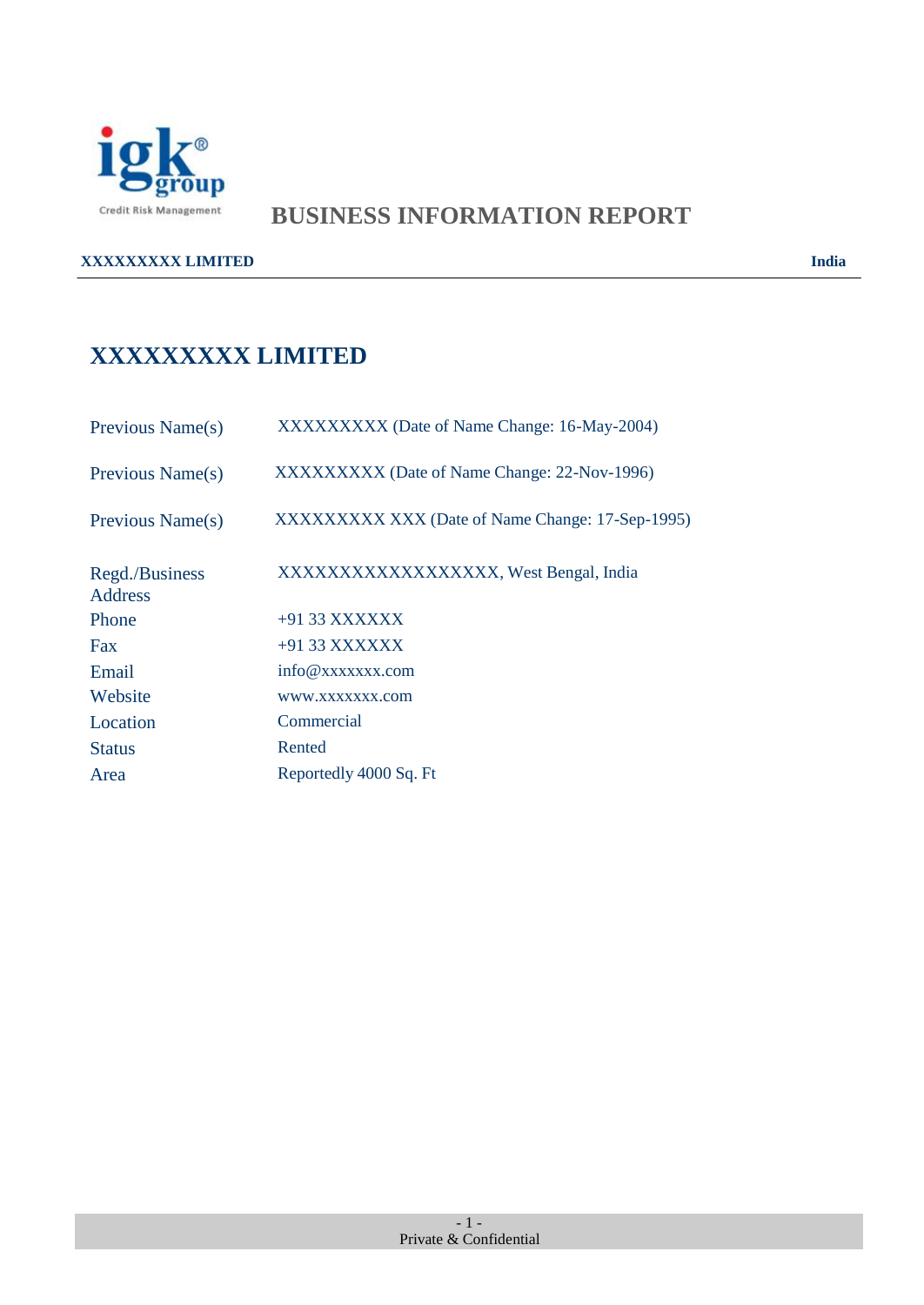| <b>Executive Summary</b>    |                                                                                                                      | <b>Financial Summary</b> |             |                     |
|-----------------------------|----------------------------------------------------------------------------------------------------------------------|--------------------------|-------------|---------------------|
| <b>Report ID</b>            | 00000                                                                                                                | Capital                  | <b>INR</b>  | 141 432 000         |
| <b>Company Name</b>         | XXXXXXXXX Limited                                                                                                    | Net worth                | <b>INR</b>  | 766 946 500         |
| <b>Company Status</b>       | Active                                                                                                               | <b>Turnover/Sales</b>    | <b>INR</b>  | 2 2 5 7 4 3 0 7 0 0 |
| Legal Form                  | <b>Public Limited Company</b>                                                                                        | <b>Profit After Tax</b>  | <b>INR</b>  | 126 537 970         |
| <b>Regd./Formation Date</b> | 10-Dec-1978                                                                                                          | <b>FY Ended</b>          | 31-Mar-2017 |                     |
| Incorporation No.           | XXXXXXXXXXXXX                                                                                                        | <b>Financial Types</b>   | Standalone  |                     |
| <b>PAN</b>                  | <b>XXXXXXX</b>                                                                                                       |                          |             |                     |
| <b>GSTIN</b>                | <b>XXXXXXXX</b>                                                                                                      |                          |             |                     |
| <b>TIN/CST</b>              | <b>XXXXXX</b>                                                                                                        |                          |             |                     |
| <b>TAN</b>                  | XXXXXXXXX                                                                                                            |                          |             |                     |
| Listed                      | N <sub>o</sub>                                                                                                       |                          |             |                     |
| No. of Employees            | Around 500                                                                                                           |                          |             |                     |
| <b>Business Activity</b>    | Import and Distribution of Computer Hardware and Peripherals and manufacture of<br>CD's & DVD's                      |                          |             |                     |
| SIC Code(s)                 | 5184 - Wholesale of computers, computer peripheral equipment and software                                            |                          |             |                     |
|                             | 2465 - Manufacture of prepared unrecorded media                                                                      |                          |             |                     |
| <b>Notes</b>                | We interviewed Mr. XXXXXX, Accountant on +91 33 40159000. He has shared the<br>relevant company information with us. |                          |             |                     |

The complete and correct registered office address of the subject as per official registry records (ROC) is mentioned above.

### **Credit Recommendation Credit Rating Guide**

| <b>Credit Rating</b> | В                                                                                    |
|----------------------|--------------------------------------------------------------------------------------|
| <b>Credit Score</b>  | 56                                                                                   |
| <b>Credit Limit</b>  | USD 774000 / INR 50370000                                                            |
| <b>Comments</b>      | Recommendation is based on subject's<br>available financial and operational standing |

| <b>Credit</b><br><b>Rating</b> | <b>Credit</b><br><b>Score</b> | <b>Explanation</b> |
|--------------------------------|-------------------------------|--------------------|
| $A+$                           | $81 - 100$                    | Low Risk           |
| A                              | $61 - 80$                     | Moderate Risk      |
| B                              | $40 - 60$                     | Medium Risk        |
| C                              | $21 - 39$                     | Medium High Risk   |
| D                              | $1 - 20$                      | <b>High Risk</b>   |
| NR                             |                               | No Rating          |

### **Capital Structure / Ownership**

| <b>Authorized Capital</b> | INR 155 000 000 |
|---------------------------|-----------------|
| Paid up Capital           | INR 141 431 580 |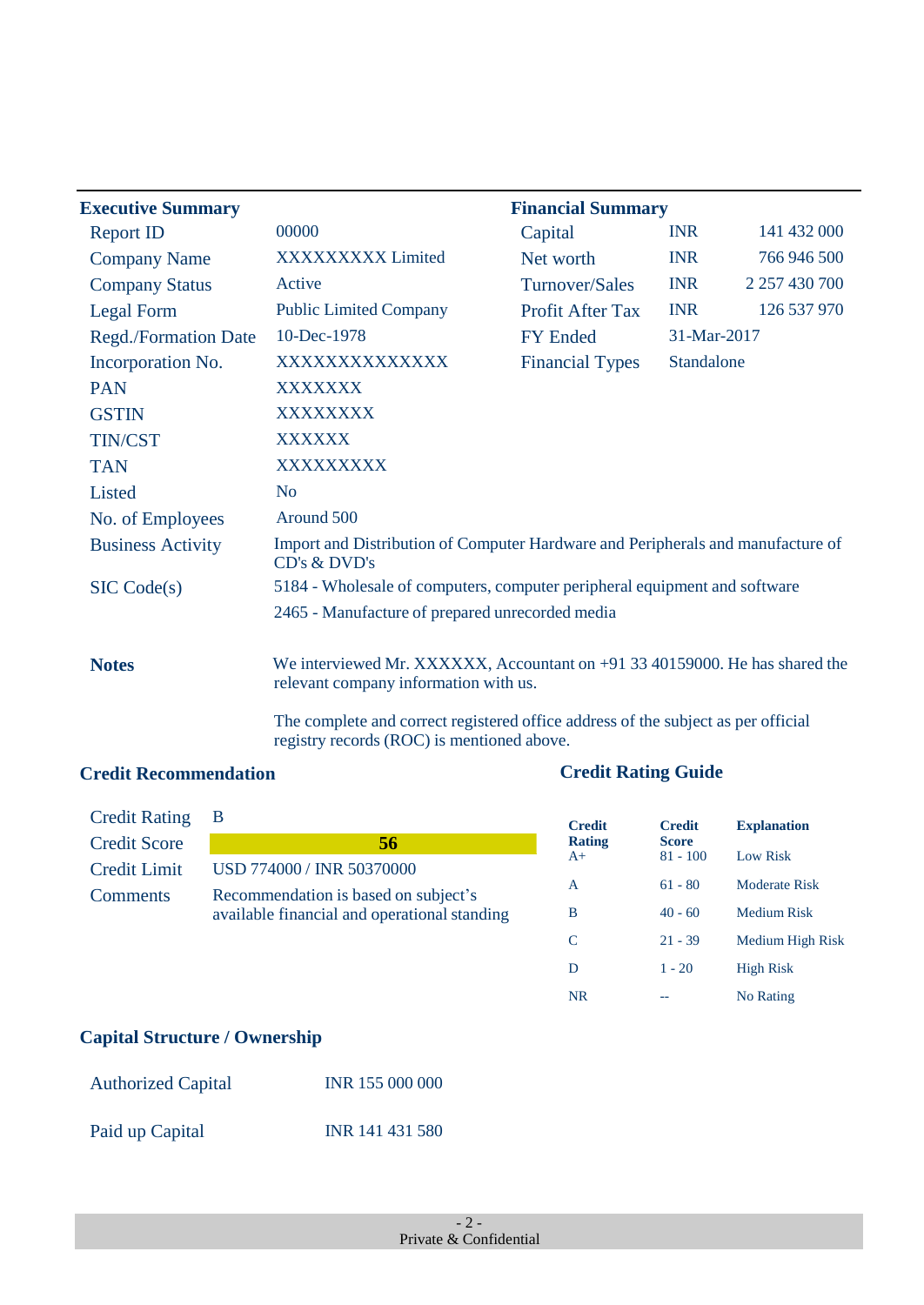| <b>Shareholding Structure</b>    |                      |                 |
|----------------------------------|----------------------|-----------------|
| <b>Name</b>                      | <b>No. of Shares</b> | Holding $(\% )$ |
| XXXXXXXX Pvt. Ltd.               | 5 780 700            | 40.87           |
| XXXX Pvt. Ltd.                   | 2 750 000            | 19.44           |
| <b>XXXXXXXXX Private Limited</b> | 1 566 000            | 11.07           |
| XXX XXXX                         | 701 998              | 4.96            |
| <b>XXXX XXX</b>                  | 682 860              | 4.83            |
| <b>XXX Private Limited</b>       | 619 000              | 4.38            |
| XXXXXXXXX                        | 573 600              | 4.06            |
| XXX XXXXXX                       | 448 000              | 3.17            |
| <b>XXXXXXXX</b>                  | 442 500              | 3.13            |
| XXXXXXXXXXX                      | 385 000              | 2.72            |
| XXXXXXXXXX                       | 114 000              | 0.81            |
| XXXXXXXXXXXXX                    | 25 200               | 0.18            |
| XXXXXXXXXXXXX                    | 16 600               | 0.12            |
| XXXXXXX                          | 10 050               | 0.07            |
| XXXXXXXXX                        | 10 000               | 0.07            |
| XXXXXXXXXXX                      | 5 000                | 0.04            |
| XXXXXXXXXXXX                     | 5 000                | 0.04            |
| XXXXXXXXX                        | 2 5 5 0              | 0.02            |
| <b>XXXXXXXX</b>                  | 2 500                | 0.02            |
| <b>XXXXXXXX</b>                  | 2 500                | 0.02            |
| XXXXXXXXXXX                      | 50                   | 0.00            |
| XXXXXXXXXXXXXXX                  | 50                   | 0.00            |
| <b>TOTAL</b>                     | 14 143 158           | 100.00          |

# **Directors / Principals**

| <b>Name</b>                | <b>XXXX XXXXX</b>                      |
|----------------------------|----------------------------------------|
| Designation                | <b>Managing Director</b>               |
| Date / Year of Birth       | 25-May-1965                            |
| Date of Appointment        | $24$ -Jan-1996                         |
| <b>Residential Address</b> | XXXXXXXXXXXXXXX, West<br>Bengal, India |
| <b>DIN</b>                 | 00000000                               |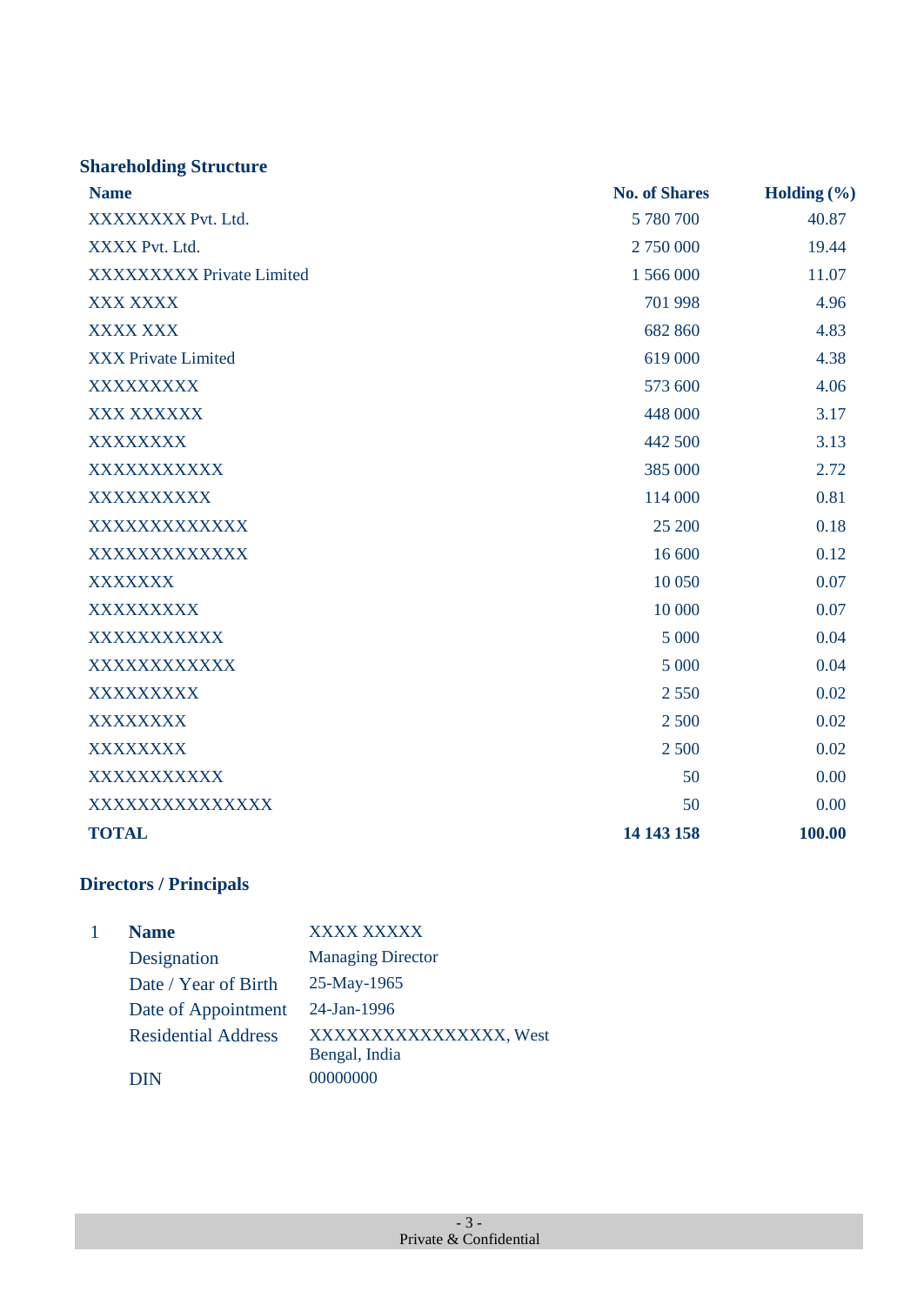| $\overline{2}$ | <b>Name</b><br>Designation<br>Date / Year of Birth<br>Date of Appointment<br><b>Residential Address</b><br><b>DIN</b> | XXX XXXXX XXXX<br>Director<br>09-Jan-1940<br>09-Aug-2002<br>XXXXXXXXXXXXXX, West<br>Bengal, India<br>11111111                                |
|----------------|-----------------------------------------------------------------------------------------------------------------------|----------------------------------------------------------------------------------------------------------------------------------------------|
| 3              | <b>Name</b><br>Designation<br>Date / Year of Birth<br>Date of Appointment<br><b>Residential Address</b><br><b>DIN</b> | XXX XXXXXX XXXX<br>Director<br>19-Nov-1977<br>15-Mar-2014<br>XXXXXXXXXXXXXXXXXXXX, West<br>Bengal, India<br>22222222                         |
| 4              | <b>Name</b><br>Designation<br>Date / Year of Birth<br>Date of Appointment<br><b>Residential Address</b><br><b>DIN</b> | XXX XXXX XXXXXXX<br><b>Director</b><br>12-Mar-1956<br>27-Mar-2015<br>XXXXXXXXXXXXXXXXXXXXXXXXXXXXXXXXXXXX, West<br>Bengal, India<br>33333333 |
| 5              | <b>Name</b><br>Designation<br>Date / Year of Birth<br>Date of Appointment<br><b>Residential Address</b><br><b>DIN</b> | XXXXX XXXXXX<br><b>Whole Time Director</b><br>29-Aug-1962<br>18-May-2017<br>XXXXXXXXXXXXXXXXXXXXXXXXXX, India<br>44444444                    |

### **Key Personnel**

| <b>Name</b> | Mr. XXXXXX |
|-------------|------------|
| Designation | Accountant |

### **Business Operations**

The subject acts as an importer and distributor of computer hardware and peripherals and manufacturer of CD's & DVD's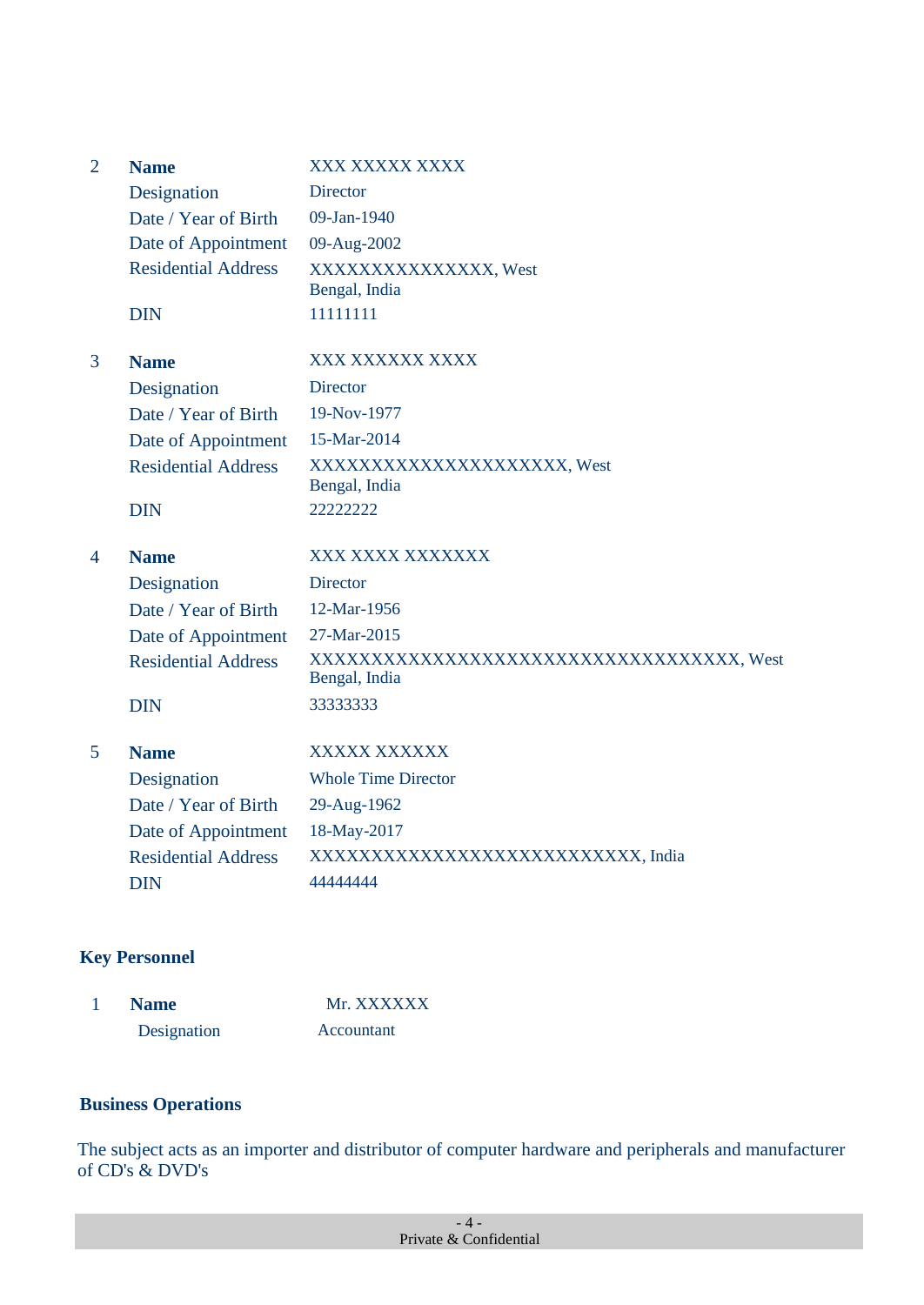| <b>Brands Represented</b>                  | XXXXX<br><b>XXX XXX</b>                                                                                                                                                                                                   |
|--------------------------------------------|---------------------------------------------------------------------------------------------------------------------------------------------------------------------------------------------------------------------------|
| <b>Certifications</b>                      | ISO 9001 Certified                                                                                                                                                                                                        |
| <b>Imports From</b>                        | China, Taiwan, Singapore and Hong Kong                                                                                                                                                                                    |
| <b>Exports To</b>                          | <b>European Countries</b>                                                                                                                                                                                                 |
| <b>Payment Terms</b>                       | Letter of Credit (Purchase)<br>Letter of Credit (Sale)                                                                                                                                                                    |
| <b>Trade References</b>                    | <b>XXXXX</b> (Supplier)<br>XXXXX (Supplier)<br>XXX (Supplier)<br>XX (Supplier)<br><b>XXXX</b> (Supplier)<br>XXX (Supplier)<br>X-XX, Singapore (Supplier)<br>XXX, Taiwan (Supplier)<br>XXXXXXXXX (Buyer)<br>XXX XX (Buyer) |
| <b>Expenses in Forex</b>                   | INR 4 779 300.00 (31-Mar-2015)                                                                                                                                                                                            |
| <b>Earnings in Forex</b>                   | INR 11 054 690.00 (31-Mar-2015)                                                                                                                                                                                           |
| <b>Listing on Stock</b><br><b>Exchange</b> | N <sub>o</sub>                                                                                                                                                                                                            |
| Location(s)                                |                                                                                                                                                                                                                           |
| <b>Branch address</b><br>Phone             | #00, XXXXX, XXXXX, Thaltej, Ahmedabad - 380054, Gujarat, India<br>$+91000000000$                                                                                                                                          |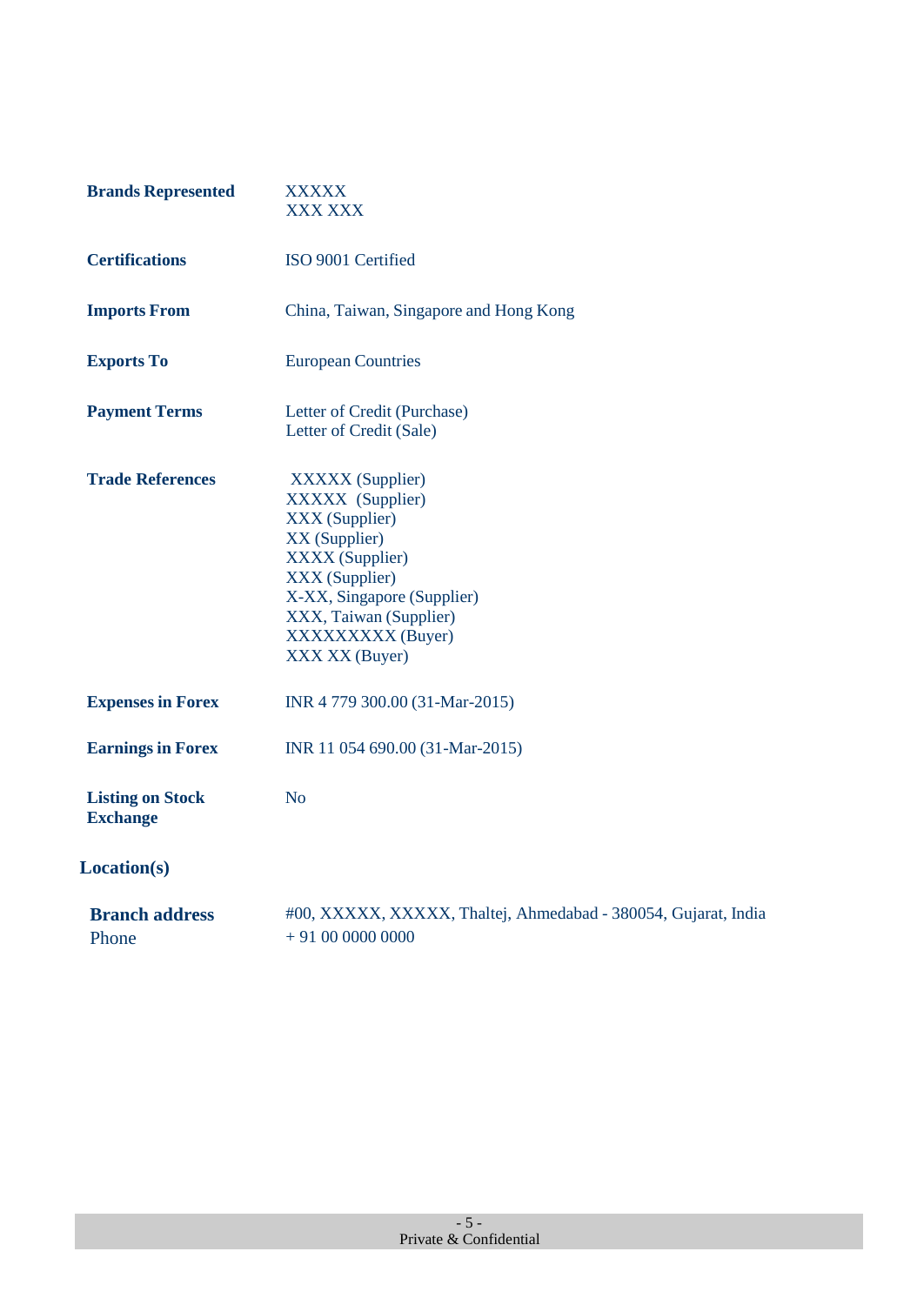| <b>Branch address</b>   | XXXXXXXXXXXXXXXXXXXXXXXXXXXXX, Karnataka, India |
|-------------------------|-------------------------------------------------|
| Phone                   | $+910011111111$                                 |
| <b>Branch address</b>   | XXXXXXXXXXXXXXXXXXXXXXX, Maharashtra, India     |
| Phone                   | $+91002222222$                                  |
| <b>Previous Address</b> |                                                 |

| <b>Address:</b>         | XXXXXXXXXXXXXXXXXXXXXX, West Bengal, India |
|-------------------------|--------------------------------------------|
| <b>Date of Changes:</b> | $01$ -Jun-2015                             |
| <b>Comments</b>         | <b>Previous Registered Address</b>         |

### **Affiliates/Associates**

## **The below are related parties of the subject as on 31-Mar-2017**

### **Subsidiary**

| <b>Name</b>       | <b>XXXXXX</b> Limited                        |
|-------------------|----------------------------------------------|
| Holding $(\%)$    | 58.98                                        |
| <b>Associates</b> |                                              |
| <b>Name</b>       | XXXX XXXXXX Pvt Ltd                          |
| <b>Banker</b>     |                                              |
| Name              | <b>Oriental Bank of Commerce</b>             |
| <b>Address</b>    | XXXXXXXXXXXXXXXXXXXXXXXX West Bengal, India  |
| Name              | <b>State Bank of India</b>                   |
| Address           | XXXXXXXXXXXXXXXXXXXXXXXX, West Bengal, India |

## **Hypothecation Details**

| <b>Charge Holder</b> | <b>State Bank Of India</b> |
|----------------------|----------------------------|
| Date of Creation     | 28-May-2014                |
| Date of Modification | $20 - Jan - 2015$          |
| Amount               | INR 1 000 200 000          |
| Charge ID            | 000000000                  |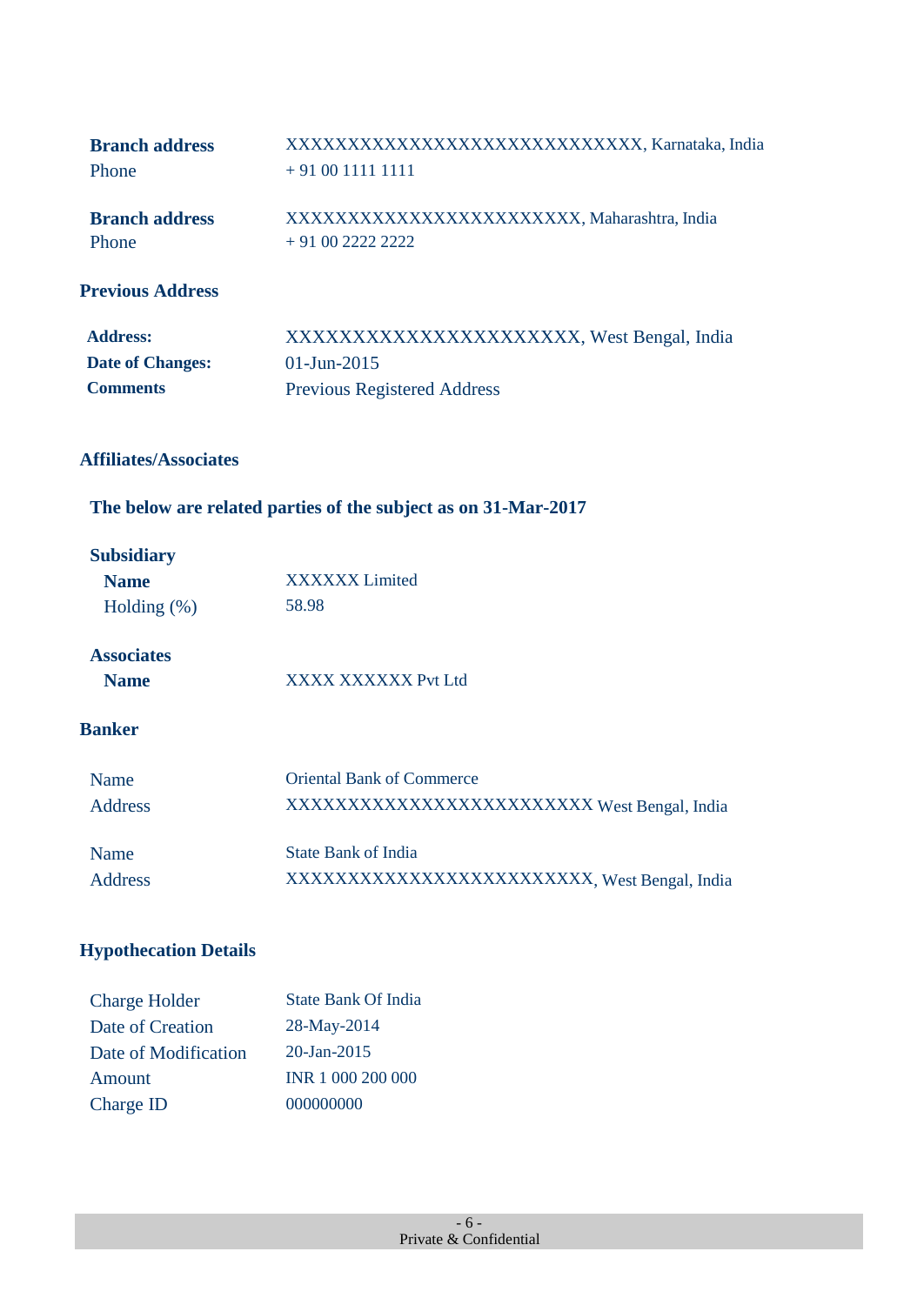| <b>Charge Holder</b> | State Bank Of India |
|----------------------|---------------------|
| Date of Creation     | 15-Dec-2012         |
| Date of Modification | $25 - Jan - 2017$   |
| Amount               | INR 1 027 200 000   |
| Charge ID            | 11111111            |
|                      |                     |
| $Charaa$ Holder      | State Bank Of India |

| <b>Charge Holder</b> | <b>State Bank Of India</b> |
|----------------------|----------------------------|
| Date of Creation     | 15-Dec-2012                |
| Date of Modification | 25-Jan-2017                |
| Amount               | INR 1 175 600 000          |
| Charge ID            | 22222222                   |

| <b>State Bank Of India</b> |
|----------------------------|
| 19-Dec-2007                |
| 20-Jan-2015                |
| INR 1 082 900 000          |
| 33333333                   |
|                            |

### **Auditor**

| M/s XXXXXXXXXXX                           |
|-------------------------------------------|
| <b>XXXXX</b>                              |
| XXXXXX                                    |
| XXXXXXXXXXXXXXXXXXXXX, West Bengal, India |
| M/s XXXXXXXX                              |
| <b>XXXX</b>                               |
| <b>XXXXXXX</b>                            |
| XXXXXXXXXXXXXXXXXX, West Bengal, India    |
|                                           |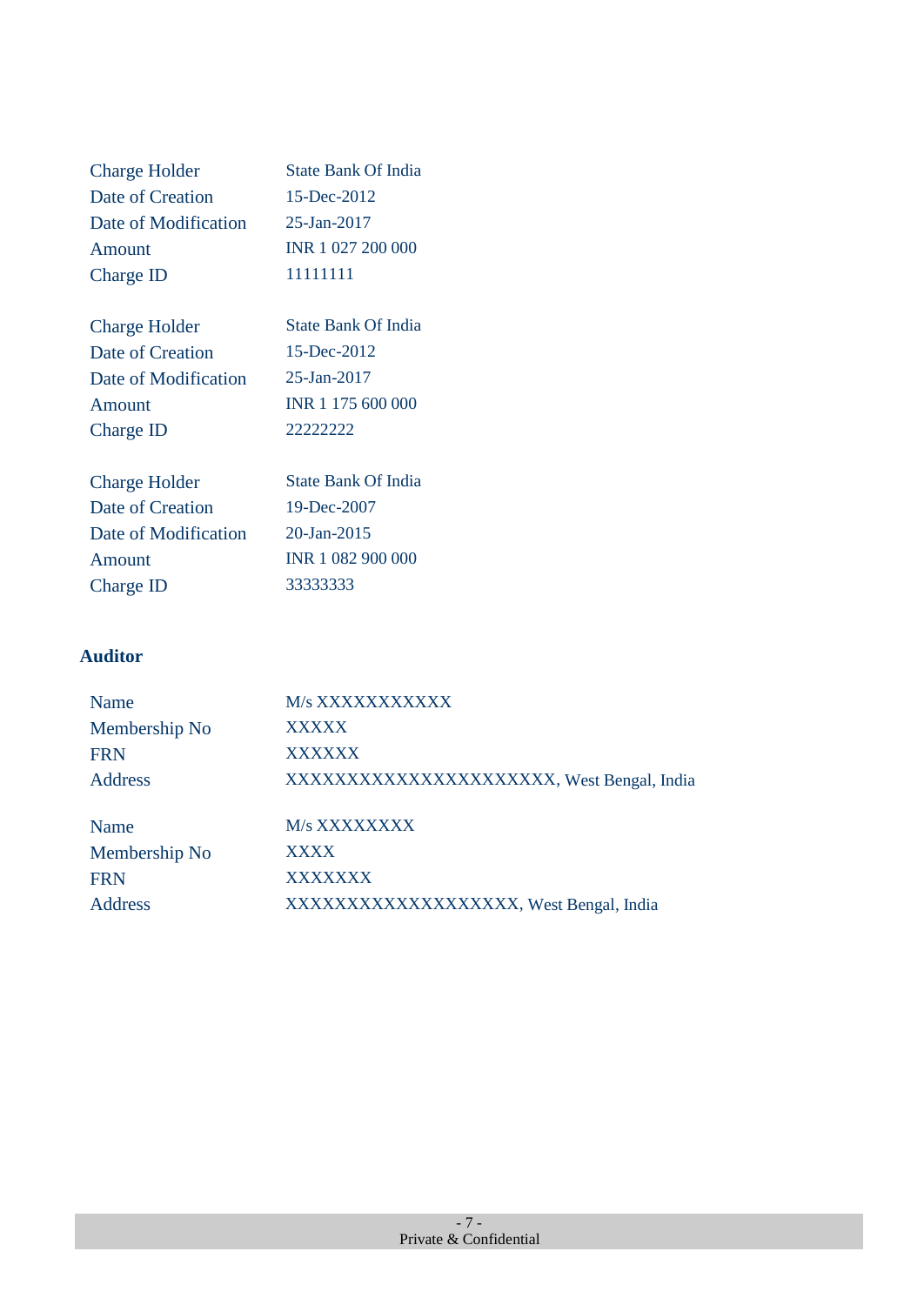### FINANCIAL SUMMARY

### **NET WORTH INFORMATION Year Ended Amount Change**  800 000 31-Mar-2017 766 946 19.18% <sup>600</sup> <sup>000</sup> 31-Mar-2016 643 541 15.90% <sup>400</sup> <sup>000</sup> 31-Mar-2015 555 277 --- 200 000  $\boldsymbol{0}$ 31-Mar-2015 31-Mar-2016 31-Mar-2017

### **Year Ended Amount Change** 31-Mar-2017 2 257 430 70.33% 31-Mar-2016 1 325 305 2.11% 3 000 000 2 250 000 1 500 000

31-Mar-2015 1 297 910 ---



31-Mar-2015 31-Mar-2016 31-Mar-2017

#### **PROFIT BEFORE TAX** IN RESOLUTION **IN R** in '000' **Year Ended Amount Change** 31-Mar-2017 171 495 775.71% 31-Mar-2016 908 101.24% 31-Mar-2015 -73 019 ---200 000 100 000  $\boldsymbol{0}$ -100 000 -200 000

**PROFIT AFTER TAX** INR **in** '000' **Year Ended Amount Change** 31-Mar-2017 126 537 38.45% 31-Mar-2016 91 397 330.66% 31-Mar-2015 -39 623 --- 200 000<sub>p</sub> 100 000  $\sqrt{2}$ -100 000  $-200000$ 31-Mar-2015 31-Mar-2016 31-Mar-2017

- 8 -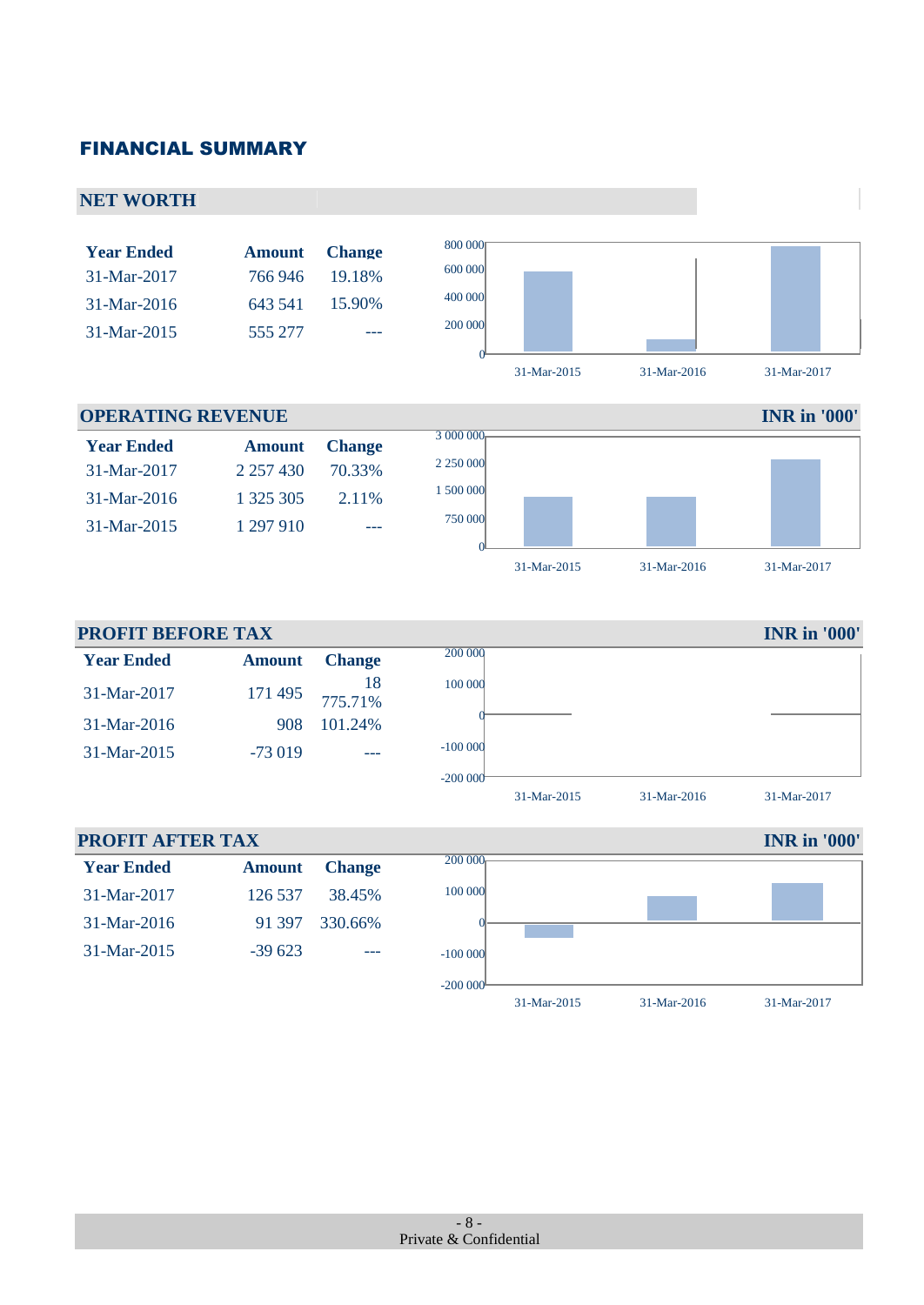### **BALANCE SHEET**

| <b>For the Year Ending:</b>    | 31-Mar-2017   | 31-Mar-2016   | 31-Mar-2015   |
|--------------------------------|---------------|---------------|---------------|
|                                |               | (NR in '000') |               |
| Period                         | $(12$ months) | $(12$ months) | $(12$ months) |
| <b>Type of Financials</b>      | Standalone    | Standalone    | Standalone    |
| <b>Account Type</b>            | Audited       | Audited       | Audited       |
| Source                         | Registry      | Registry      | Registry      |
| <b>EQUITY AND LIABILITIES</b>  |               |               |               |
| <b>Shareholders' Funds</b>     | 766 946.50    | 643 541.83    | 555 277.81    |
| - Share Capital                | 141 431.58    | 141 431.58    | 141 431.58    |
| - Reserves and Surplus         | 625 514.92    | 502 110.25    | 413 846.23    |
| <b>Non-current liabilities</b> | 1 636 567.16  | 640 497.28    | 484 178.49    |
| - Long-term borrowings         | 865 553.79    | 631 468.90    | 477 624.87    |
| - Other Long term liabilities  | 760 724.78    | 0.00          | 0.00          |
| - Long-term provisions         | 10 288.59     | 9 0 28.38     | 6 5 5 3 . 6 2 |
| <b>Current liabilities</b>     | 1 145 907.81  | 1 027 248.91  | 1 074 857.87  |
| - Short-term borrowings        | 604 981.96    | 735 831.23    | 805 137.14    |
| - Trade payables               | 281 262.01    | 141 397.69    | 169 991.16    |
| - Other current liabilities    | 259 029.27    | 149 177.90    | 99 249.88     |
| - Short-term provisions        | 634.57        | 842.09        | 479.69        |
| <b>TOTAL</b>                   | 3 549 421.47  | 2 311 288.02  | 2 114 314.17  |
| <b>ASSETS</b>                  |               |               |               |
| <b>Non-current assets</b>      | 2 308 510.90  | 1 217 064.43  | 1 216 188.37  |
| - Fixed Assets                 | 1 607 701.04  | 462 969.53    | 506 213.02    |
| - Tangible assets              | 1 607 475.63  | 462 661.59    | 505 746.40    |
| - Intangible assets            | 225.41        | 307.94        | 466.62        |
| - Non-current investments      | 594 334.46    | 594 334.46    | 594 334.46    |
| - Deferred tax assets(net)     | 83 120.10     | 127 506.31    | 36 903.85     |
| - Long-term loans and advances | 21 842.02     | 24 023.47     | 23 353.06     |
| - Other non-current assets     | 1513.28       | 8 2 3 0.66    | 55 383.98     |
|                                |               |               |               |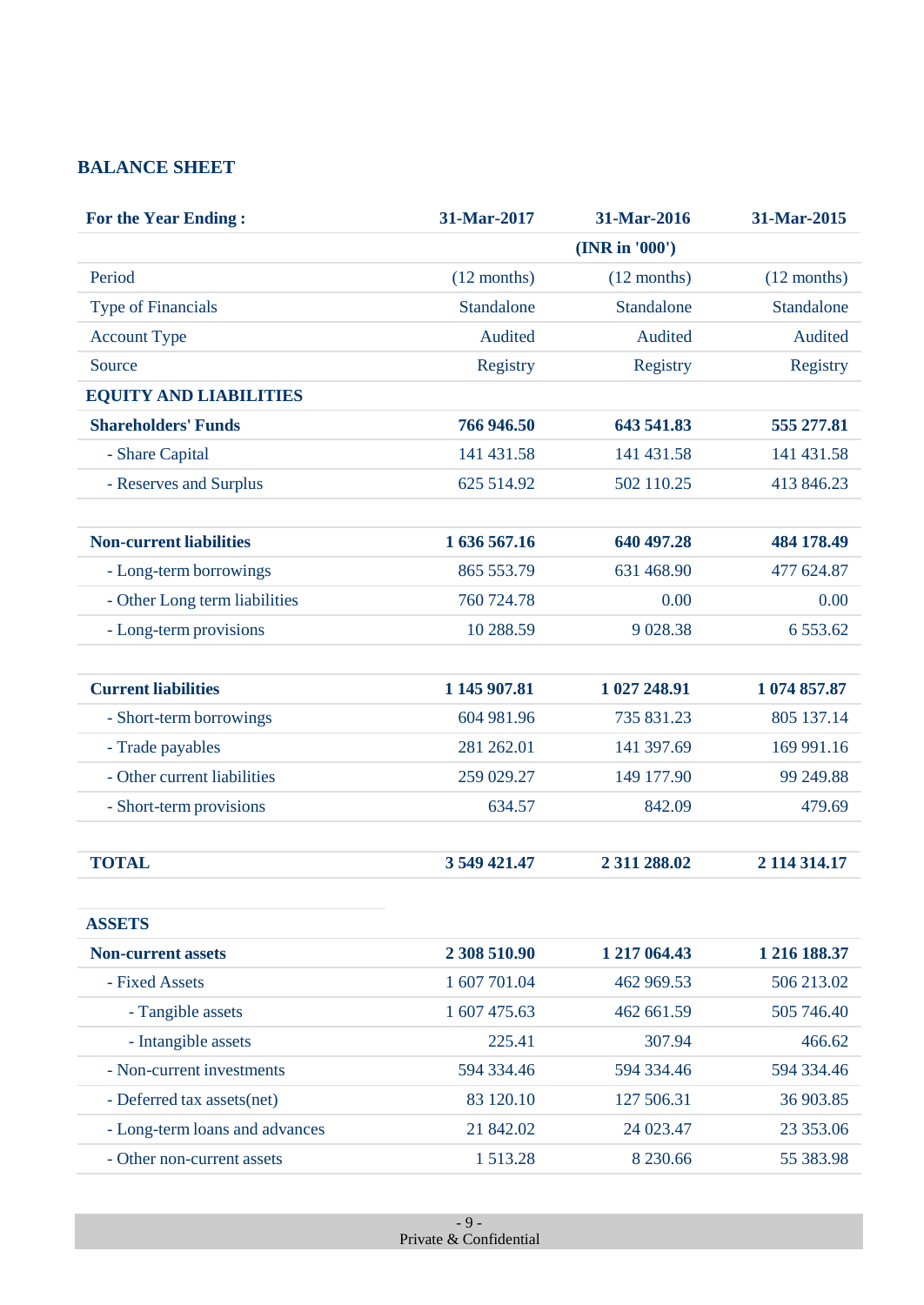| <b>Current assets</b>           | 1 240 910.57 | 1 094 223.59 | 898 125.80   |
|---------------------------------|--------------|--------------|--------------|
| - Inventories                   | 567 777.91   | 690 860.81   | 538 227.92   |
| - Trade receivables             | 532 850.56   | 247 888.56   | 241 027.36   |
| - Cash and cash equivalents     | 66 504.68    | 59 062.28    | 24 163.70    |
| - Short-term loans and advances | 71 553.40    | 89 090.91    | 94 313.89    |
| - Other current assets          | 2 2 2 4 0 2  | 7 321.03     | 392.93       |
| TOTAL.                          | 3 549 421.47 | 2 311 288.02 | 2 114 314.17 |

### **PROFIT & LOSS A/C**

| <b>For the Year Ending:</b>                                                           | 31-Mar-2017         | 31-Mar-2016   | 31-Mar-2015  |
|---------------------------------------------------------------------------------------|---------------------|---------------|--------------|
|                                                                                       |                     | (NR in '000') |              |
| <b>Revenue</b>                                                                        |                     |               |              |
| - Revenue from operations                                                             | 2 2 5 7 4 3 0 . 7 0 | 1 337 745.46  | 1 297 910.52 |
| - Less: Excise duty                                                                   | 0.00                | 12 439.89     | 0.00         |
| - Other income                                                                        | 5 163.11            | 5 0 38.52     | 5 695.98     |
| <b>TOTAL REVENUE</b>                                                                  | 2 2 6 2 5 9 3 .8 1  | 1 330 344,09  | 1 303 606.50 |
| <b>Expenses</b>                                                                       |                     |               |              |
| - Cost of materials consumed                                                          | 737 386.03          | 80 267.24     | 139 244.45   |
| - Purchase of Stock-in-Trade                                                          | 766 510.14          | 1 015 670.44  | 893 989.34   |
| - Changes in inventories of finished<br>goods work-in-progress and Stock-in-<br>Trade | 118 044.51          | $-166725.19$  | $-101815.62$ |
| - Employee benefits expense                                                           | 86 645.77           | 65 714.50     | 69 581.03    |
| - Finance Cost                                                                        | 169 355.47          | 150 627.09    | 152 650.57   |
| - Depreciation and amortization<br>expense                                            | 41 497.55           | 40 519.72     | 36 351.98    |
| - Other expenses                                                                      | 171 659.06          | 143 361.74    | 186 623.83   |
| <b>TOTAL EXPENSES</b>                                                                 | 2 091 098.53        | 1 329 435.54  | 1 376 625.58 |

| <b>Tax Expenses</b> |           |               |              |
|---------------------|-----------|---------------|--------------|
| - Current tax       | 571.10    | 113.33        | 4 7 2 0 3 9  |
| - Deferred tax      | 44 386.21 | $-90\,602.46$ | $-38$ 115.78 |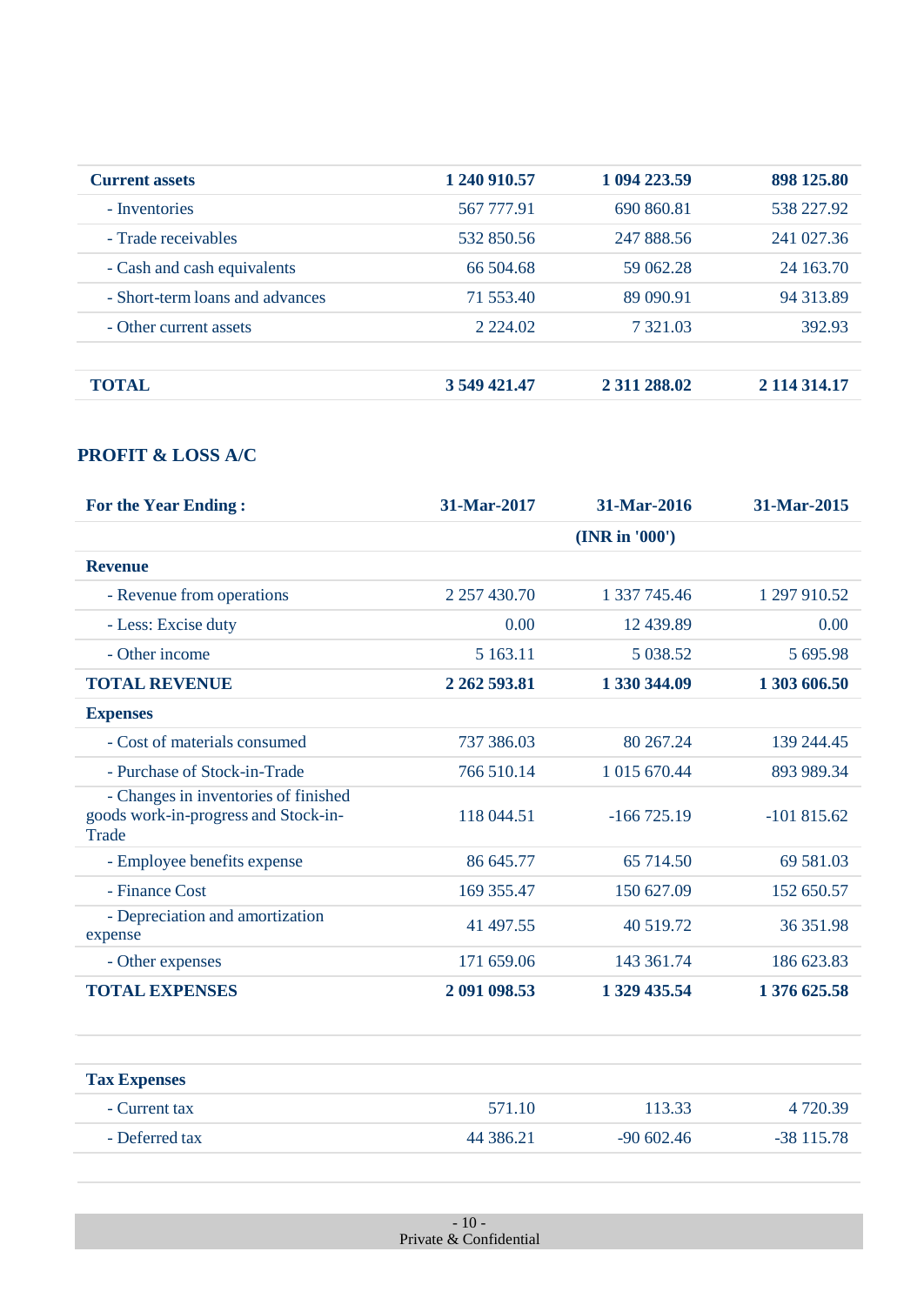| <b>Profit (Loss) for the period</b> | 126 537.97 | 91 397.68 | $-39623.69$ |
|-------------------------------------|------------|-----------|-------------|
|                                     |            |           |             |
| <b>Earnings per equity share</b>    |            |           |             |
| $- Basic(INR)$                      | 8.95       | 6.46      | $-2.90$     |
| $-Diluted(NR)$                      | 8.95       | 6.46      | $-2.90$     |

### **LONG-TERM BORROWINGS**

| 31-Mar-2017 | 31-Mar-2016   |  |
|-------------|---------------|--|
|             | (NR in '000') |  |
| 356 850.00  | 0.00          |  |
| 0.00        | 77 000.00     |  |
| 130 560.00  | 100 600.00    |  |
| 0.00        | 670.60        |  |
| 889.13      | 0.00          |  |
| 865 553.79  | 631 468.90    |  |
|             |               |  |

### **SHORT-TERM BORROWINGS**

|                                       | 31-Mar-2017 | 31-Mar-2016   | 31-Mar-2015 |
|---------------------------------------|-------------|---------------|-------------|
|                                       |             | (NR in '000') |             |
| Loans repayable on demand from others | 45 200.00   | 181 950.00    | 0.00        |
| Other loans and advances              | 20 000.00   | 0.00          | 0.00        |
| <b>TOTAL</b>                          | 604 981.96  | 735 831.23    | 536 693.48  |

### **OTHER CURRENT LIABILITIES**

|                                        | 31-Mar-2017 | 31-Mar-2016   | 31-Mar-2015 |
|----------------------------------------|-------------|---------------|-------------|
|                                        |             | (NR in '000') |             |
| Current maturities of long-term debt   | 87 488.49   |               |             |
| Interest accrued and due on borrowings | 17 885.89   |               |             |
| Taxes payable other tax                | 15 954.57   |               |             |
| Accrued expenses payable               | 41 160.01   |               |             |
| Advance received from customers        | 65 323.81   | 5 279.78      | 15 842.99   |
| <b>Other Advance Received</b>          | 29 036.04   | 39 240.83     | 32 859.12   |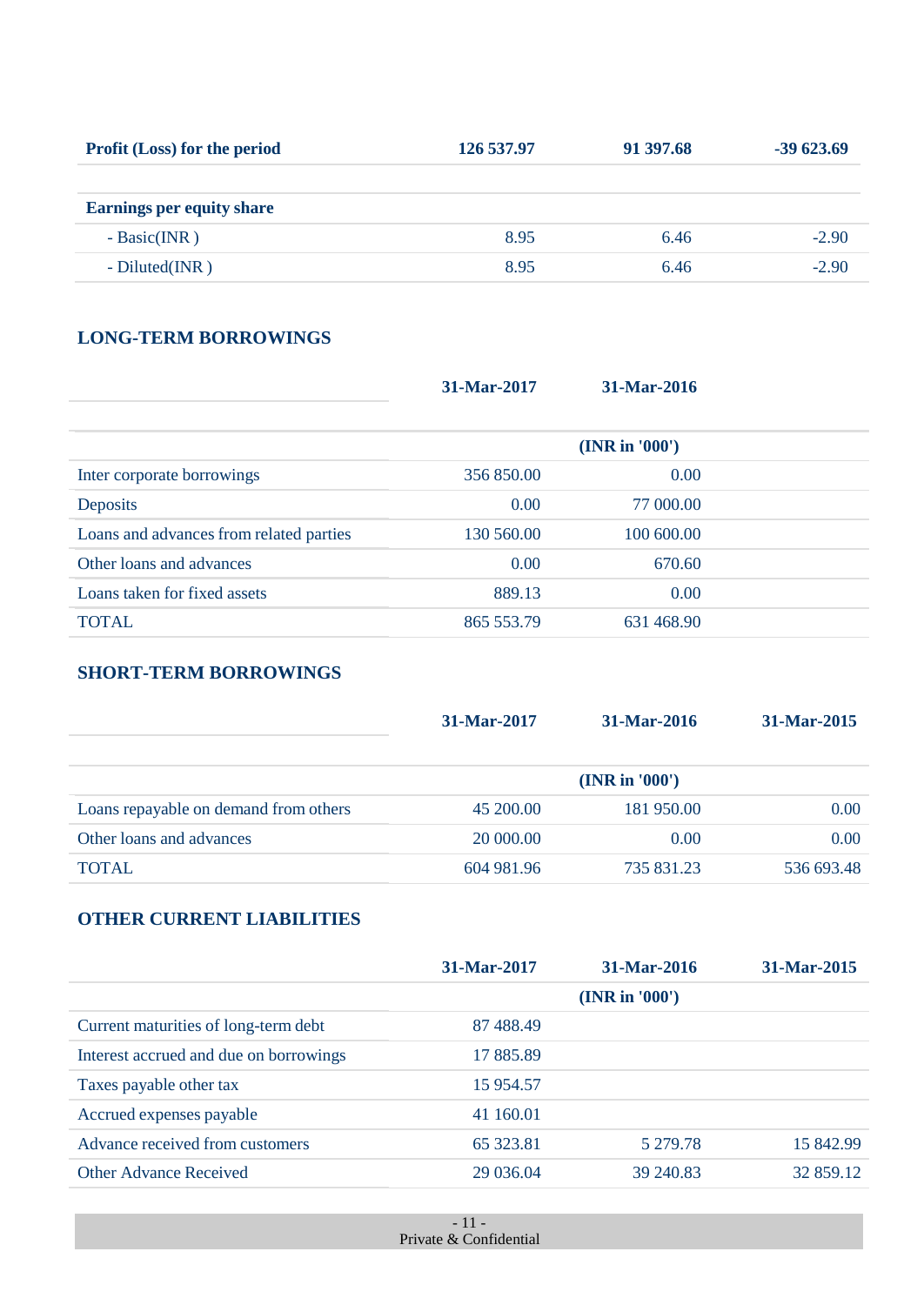| <b>Bills Payable Acceptances</b>  |            | 26 978.70  | 34 257.72 |
|-----------------------------------|------------|------------|-----------|
| Other current liabilities, others | 2 180.46   | 77 678.59  | 16 290.05 |
| TOTAL                             | 259 029.27 | 149 177.90 | 99 249.88 |

### **ASSETS DETAILS**

|                               | 31-Mar-2017   |  |
|-------------------------------|---------------|--|
|                               | (NR in '000') |  |
| Land                          | 54 969.52     |  |
| <b>Buildings</b>              | 264 105.36    |  |
| Plant And Equipment           | 1 276 602.49  |  |
| <b>Furniture And Fixtures</b> | 3 9 20.78     |  |
| <b>Vehicles</b>               | 2 7 2 6 .73   |  |
| Office Equipment              | 2 2 9 7 . 9 0 |  |
| <b>Computer Equipment</b>     | 2 8 5 2 . 8 5 |  |
| Computer software             | 225.41        |  |
| <b>TOTAL</b>                  | 1 607 701.04  |  |

### **COMMENTS**

\* The information provided in this report is largely based on the information procured from the subject's records file at Official Registry Records (ROC).

\* Operational information was confirmed by Mr. XXXXXX, Accountant of the subject during the course of a telephonic interview.

### **KEY RATIOS**

| <b>SOLVENCY RATIOS</b> | 31-Mar-2017 | 31-Mar-2016 | 31-Mar-2015 |
|------------------------|-------------|-------------|-------------|
| Current Ratio          | 1.08        | 1.07        | 0.84        |
| Quick Ratio            | 0.59        | 0.39        | 0.33        |

**Current Ratio** - A measure of short term solvency i.e. ability to meet the short term obligations by matching current assets against current liabilities. Ideal current ratio is 2: 1 (2.0). However, a very high ratio indicates availability of idle cash and is not a good sign.

**Quick Ratio** - A measure of the amount of liquid assets available to offset current liabilities. The ratio is 1:1 (1.0), the business is said to be in a liquid condition. The larger the ratio, the greater the liquidity.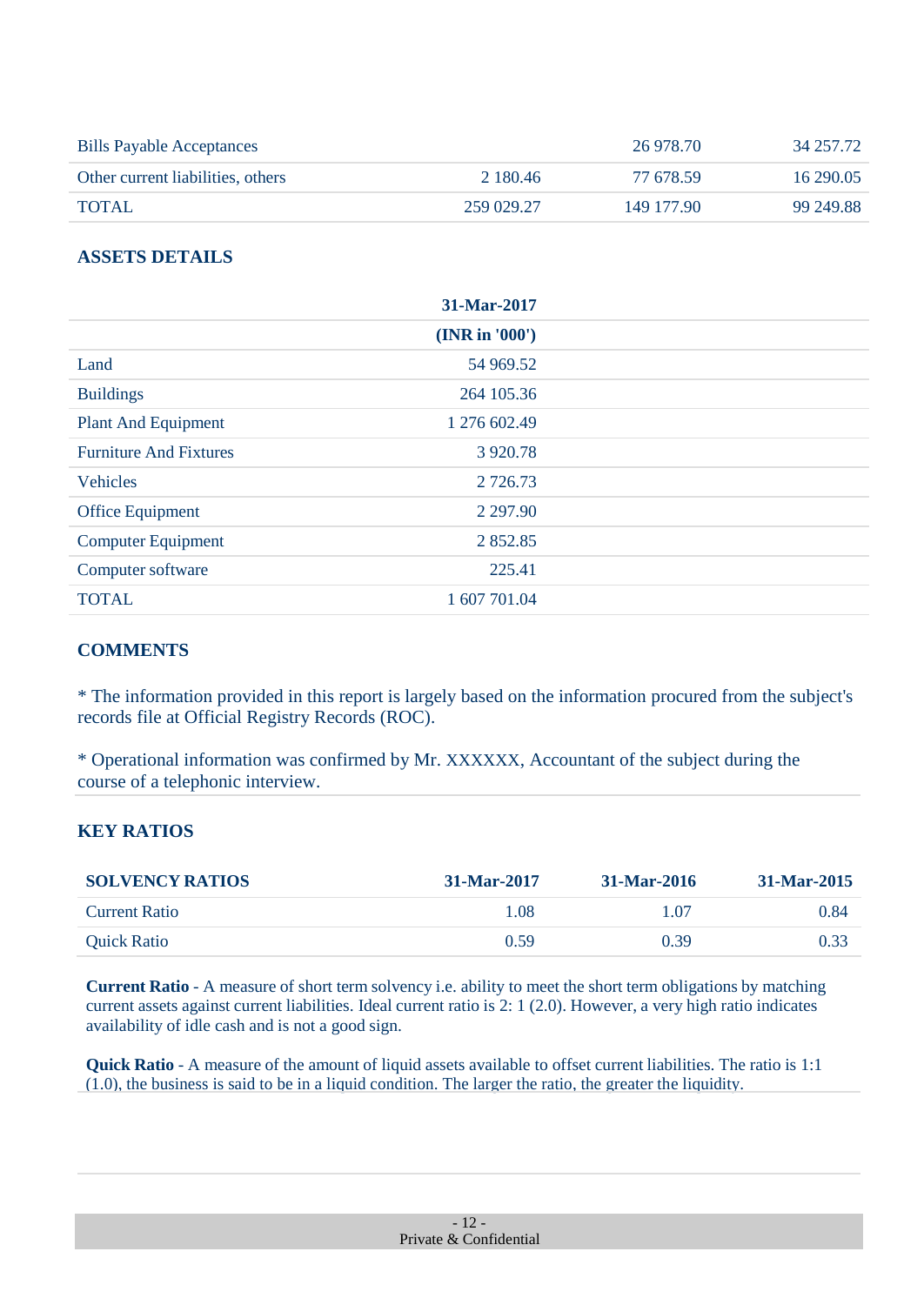| <b>LEVERAGE RATIOS</b>                 | 31-Mar-2017 | 31-Mar-2016 | 31-Mar-2015 |
|----------------------------------------|-------------|-------------|-------------|
| Debt Ratio                             | 0.78        | 0.72        | 0.73        |
| Debt Equity Ratio                      | 2.12        | 0.98        | 0.86        |
| <b>Current Liabilities / Net Worth</b> | 1.49        | 1.60        | 1.94        |
| <b>Fixed Asset/Net Worth</b>           | 2.10        | 0.72        | 0.91        |
| <b>Interest Coverage Ratio</b>         | 2.01        | 1.01        | 0.52        |

**Debt Ratio** - A ratio that indicates what proportion of debt a company has relative to its assets. A debt ratio of greater than 1 indicates that a company has more debt than assets. The debt ratio can help investors determine a company's level of risk.

**Debt Equity Ratio** - The debt-to-equity ratio is a measure of the relationship between the short term  $\&$  long term debts and the capital contributed by shareholders. A ratio of 1:1 is usually considered to be satisfactory ratio.

**Current Liabilities /Net Worth** - This ratio indicate the amount due to creditors within a year as a percentage of the owners or stockholders investment. The smaller the net worth, larger the liabilities, resulting in less security for creditors.

**Fixed Asset/ Net Worth** - The ratio indicates the extent to which shareholder's funds are invested into the fixed assets. If this ratio is unusually large, a company may be overinvested in fixed assets and vice versa if it is small it may limit the company's ability to produce profits. A ratio of .75 or higher is usually undesirable.

**Interest Coverage Ratio** - A ratio used to determine how easily a company can pay interest on outstanding debt. It measures the margin of safety for the lenders. The higher the number, more secure the lender is in respect of periodical interest.

| <b>EFFICIENCY RATIOS</b>            | 31-Mar-2017 | 31-Mar-2016 | 31-Mar-2015 |
|-------------------------------------|-------------|-------------|-------------|
| <b>Average Collection Days</b>      | 86.16       | 68.27       | 67.78       |
| <b>Accounts Receivable Turnover</b> | 4.24        | 5.35        | 5.38        |
| <b>Average Payment Days</b>         | 63.29       | 55.54       | 66.62       |
| <b>Inventory Turnover</b>           | 3.98        | 1.92        | 2.41        |
| <b>Asset Turnover</b>               | 1.40        | 2.86        | 2.56        |

**Average Collection Days** - The approximate amount of time that it takes for a business to receive payments owed, in terms of receivables, from its customers and clients. Possessing a lower average collection period is seen as optimal.

**Accounts Receivable Turnover** - The accounting measure used to quantify a firm's effectiveness in extending credit as well as collecting debts. A high ratio implies either that a company operates on a cash basis or that its extension of credit and collection of accounts receivable is efficient.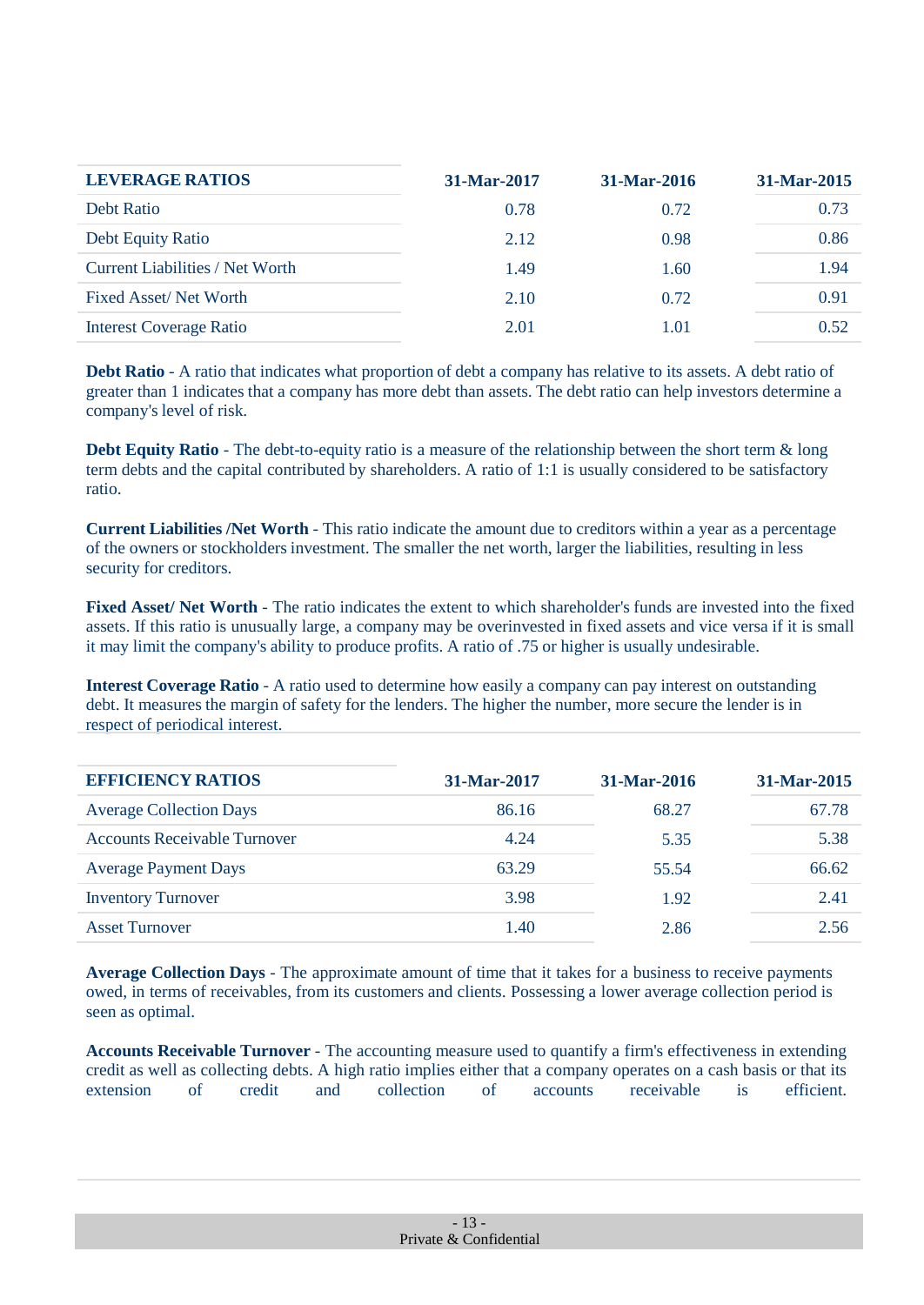**Average Payment Days** - The average payment days represents the number of days taken by the company to pay its creditors. A lower credit period ratio signifies that the creditors are being paid promptly. However a very favorable ratio to this effect also shows that the business is not taking the full advantage of credit facilities allowed by the creditors.

**Inventory Turnover** - A ratio showing how many times a company's inventory is sold and replaced over a period. A low turnover implies poor sales and, therefore, excess inventory. A high ratio implies either strong sales or inefficient buying.

**Asset Turnover** - Asset turnover ratio measures the efficiency of a company's use of its assets in generating sales revenue or sales income to the company. The higher the number the better.

| <b>PROFITABILITY RATIOS</b>    | 31-Mar-2017 | 31-Mar-2016 | 31-Mar-2015 |
|--------------------------------|-------------|-------------|-------------|
| <b>Operating Profit Margin</b> | 15.10       | 11.43       | 6.14        |
| Net Profit Margin              | 5.61        | 6.90        | $-3.05$     |
| <b>Return on Total Assets</b>  | 3.57        | 3.95        | $-1.87$     |
| Return On Equity               | 16.50       | 14.20       | $-7.14$     |

**Operating Profit Margin** - The operating profit margin ratio is a measure of overall operating efficiency of a company. It is expressed as a percentage of sales and shows the efficiency of a company for controlling the costs and expenses associated with business operations.

**Net Profit Margin** - Net Profit Margin ratio is calculated by dividing net profit by operating income. It measures how much out of every unit of sales a company actually earns profit. The higher the ratio the better.

**Return on Total Assets** - The Return on Assets of a company determines its ability to utilize the Assets employed in the company efficiently and effectively to earn a good return. The greater a company's earnings in proportion to its assets the more effectively that company is said to be using its assets.

**Return on Equity** - Return on equity measures the return on the ownership interest of the common stock owners. It measures a firm's efficiency at generating profits from every unit of shareholders' equity.

### ECONOMIC OUTLOOK

(India)

India has emerged as the fastest growing major economy globally. GDP growth stood at 7.6 percent in 2015-16, higher than 7.2 percent in 2014-15. In 2016-17, the growth rate for the first quarter at 7.1 percent continues to exhibit strength. The robust pace of economic growth is creditable especially in view of tepid export demand and two successive shortfalls in monsoon rains.

CPI inflation eased sharply to 5.05 percent in August 2016 against 6.07 percent in the previous month. The positive supply impact of good south-west monsoon precipitation and food management policies will moderate consumer prices, enabling us to achieve CPI inflation of 5 percent by March next year. On moderation in the momentum of inflation, the Reserve Bank reduced the policy rate by 25 bps from 6.5 percent to 6.25 percent in October.

Significant improvements have been made in the institutional framework of monetary policy to strengthen transparency, continuity and independence. The inflation target of 4 percent with a range of plus/minus 2 percent in the medium term is enshrined as a part of the monetary policy framework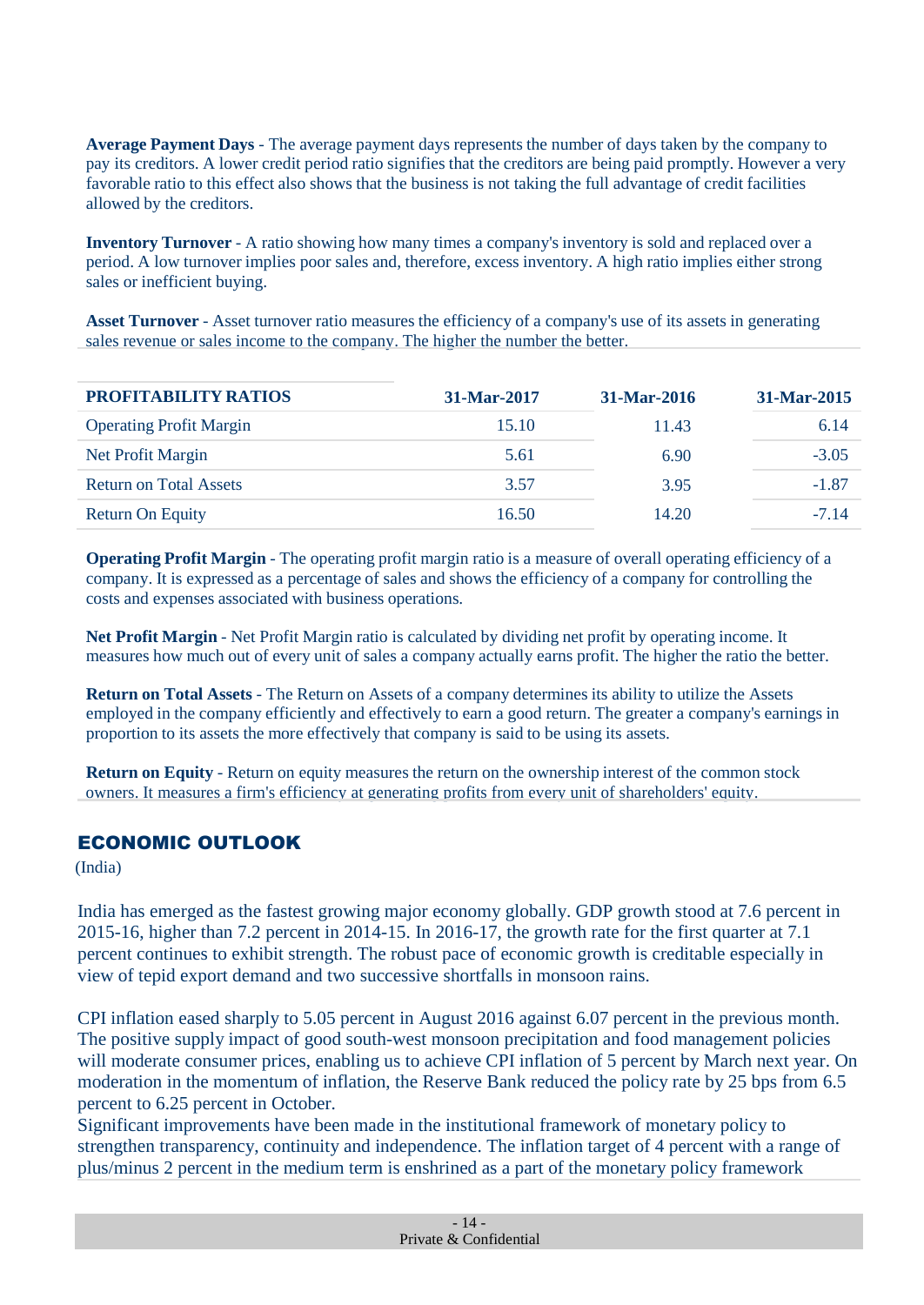### agreement.

The Government and the Reserve Bank are aware of the problem of non-performing loans (NPLs) which are being addressed through various restructuring mechanisms as well as Asset Quality Review which has led to realistic recognition of NPLs and enhanced provisioning. The amendments made in the asset recovery laws including the legislation of the 2016 Bankruptcy Code will provide legal basis for the recovery of bad debts and allow speedier resolution than hitherto.

India has liberalized the FDI policy in several sectors and permitted entry through the automatic route in most cases. In fact, today India is one of the most open economies so far as FDI is concerned. The liberalization of the FDI policy in the last two years has helped in increasing net FDI inflows to US \$ 36.02 billion in 2015-16 compared to US \$ 31.25 billion in the previous fiscal year. India's foreign exchange reserves rose to US \$ 372 billion as of last month. We have improved the current account deficit (CAD) to sustainable levels of 1.3 percent and 1.1 percent in 2014-15 and 2015-16, respectively.

Exports during March, 2016 were valued at US\$ 22718.69 million (Rs.152264.96 crore) which was 5.47 per cent lower in Dollar terms (1.45 per cent higher in Rupee terms) than the level of US\$ 24032.55 million (Rs.150082.80 crore) during March, 2015. Cumulative value of exports for the period April-March 2015-16 was US\$ 261136.80 million (Rs.1708841.43 crore) as against US\$ 310338.47 million (Rs.1896348.40 crore) registering a negative growth of 15.85 per cent in Dollar terms and 9.89 per cent in Rupee terms over the same period last year.

Imports during March, 2016 were valued at US\$ 27789.56 million (Rs.186250.88 crore) which was 21.56 per cent lower in Dollar terms and 15.82 per cent lower in Rupee terms over the level of imports valued at US\$ 35428.72 million (Rs.221251.65 crore) in March, 2015. Cumulative value of imports for the period April-March 2015-16 was US\$ 379596.17 million (Rs.2481367.22 crore) as against US\$ 448033.42 million (Rs.2737086.58 crore) registering a negative growth of 15.28 per cent in Dollar terms and 9.34 per cent in Rupee terms over the same period last year.

The Gross Fiscal Deficit (GFD) at 3.9 percent in 2015-16 was led by better quality of consolidation without curtailing capital spending or allocations for welfare schemes for the poor. Budget 2015-16 outcomes are also noteworthy due to lower revenue deficit and enhanced capital spending. The Government is committed to pursuing fiscal consolidation by ensuring that the targets of 3.5 percent and 3.0 percent fiscal deficit are adhered to in 2016-17 and 2017-18 by improving spending efficiency, tax revenue mobilization and effective targeting of subsidies. The legislative approval for biometric based identity is providing a sound basis for transparent delivery of direct benefit transfers (DBT) and significant reduction in leakages from transfer of subsidy payments.

The GST Constitutional Amendment Bill has been approved by the Parliament and has received Presidential assent. This paves way for a landmark tax reform that will improve the ease of doing business, reduce transaction costs and prevent tax evasion. This also represents a new benchmark in cooperative federalism.

Source- IMF